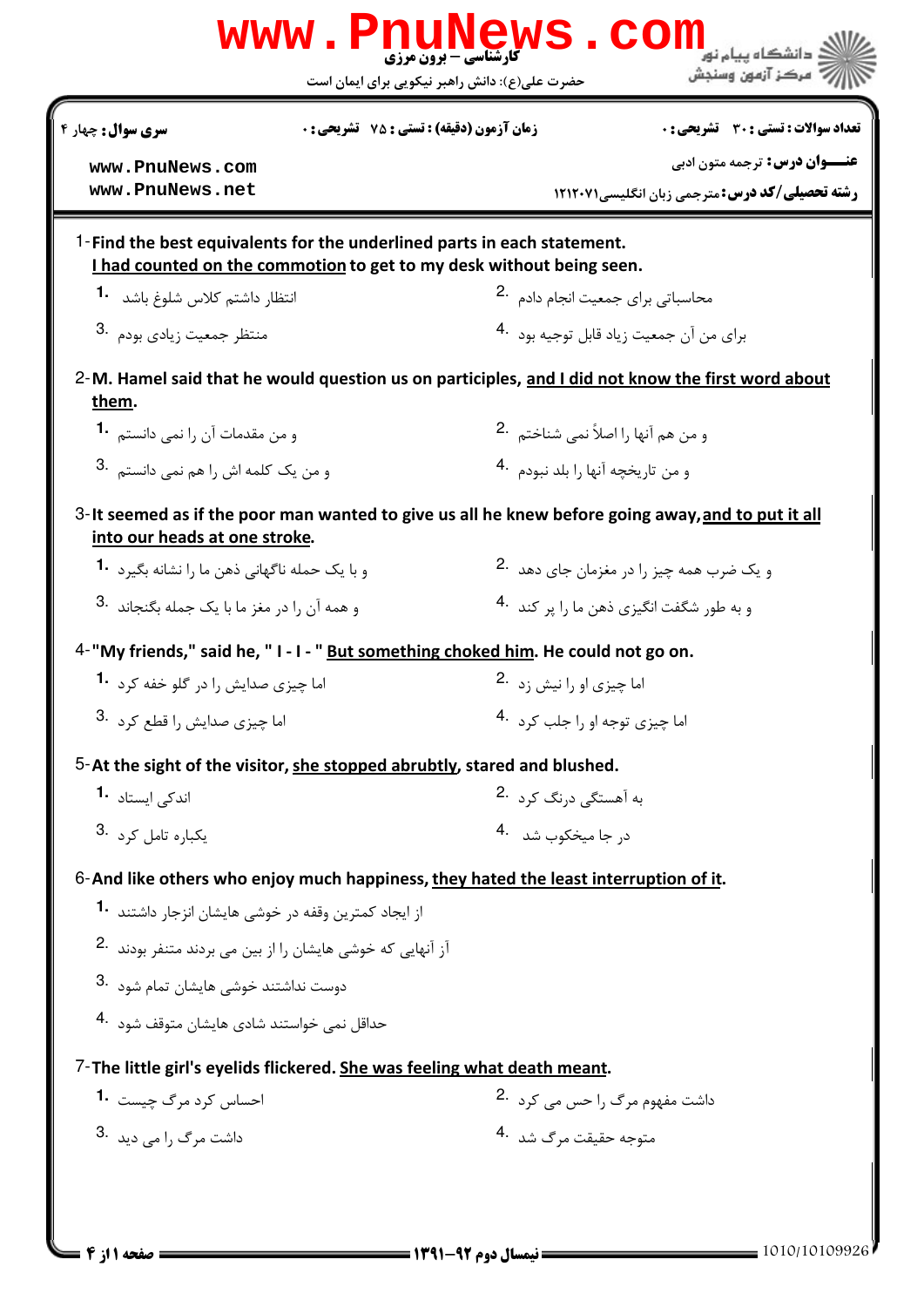|                                                                                                                                       | <b>کارشناسی - برون مرزی</b><br>حضرت علی(ع): دانش راهبر نیکویی برای ایمان است | دانشگاه ییام نو <mark>ر</mark><br>7' مرڪز آزمون وسنڊش  |  |  |
|---------------------------------------------------------------------------------------------------------------------------------------|------------------------------------------------------------------------------|--------------------------------------------------------|--|--|
| <b>سری سوال :</b> چهار ۴                                                                                                              | <b>زمان آزمون (دقیقه) : تستی : 75 تشریحی : 0</b>                             | تعداد سوالات : تستي : 30 ٪ تشريحي : 0                  |  |  |
| www.PnuNews.com                                                                                                                       |                                                                              | <b>عنـــوان درس:</b> ترجمه متون ادبي                   |  |  |
| www.PnuNews.net                                                                                                                       |                                                                              | <b>رشته تحصیلی/کد درس: مترجمی زبان انگلیسی ۱۲۱۲۰۷۱</b> |  |  |
| 8-And you know how touchy and suspicious these old men are. They get so wrapped up in<br>themselves.                                  |                                                                              |                                                        |  |  |
| نسبت به خودشون خیلی حساسند <b>1</b> ۰                                                                                                 | خیلی خودشون را قبول دارند 2.                                                 |                                                        |  |  |
| .<br>خىلى از خودشون خوششون مىاد 8.                                                                                                    | خیلی د <sub>ر</sub> گیر خودشون هستند <sup>.4</sup>                           |                                                        |  |  |
| 9-He'll see in half a second that you are putting him off and never forget it.                                                        |                                                                              |                                                        |  |  |
| می خواهی باهاش شوخی کنی <b>1</b> ۰                                                                                                    | می خواهی ازش سبقت بگیری <sup>.2</sup>                                        |                                                        |  |  |
| مي خواهي سر به سرش بذاري. 3.                                                                                                          | می خواهی از سر بازش کنی 4                                                    |                                                        |  |  |
| 10-It made quite a load for such an old body.                                                                                         |                                                                              |                                                        |  |  |
| برای آدم پیری مثل او واقعاً بار سنگینی بود <b>1</b> ۰                                                                                 |                                                                              | بر دوش هر آدم پیری سنگینی می کرد۔2.                    |  |  |
| برای آدم پیری مثل او بارهای سنگینی کنار گذاشتند <sup>.3</sup>                                                                         | سنگینی بار به خاطر پیری او بود <sup>4</sup> ۰                                |                                                        |  |  |
| 11-She lived with her husband and son in a small unpainted house on the bank of a small creek four<br>miles from town.                |                                                                              |                                                        |  |  |
| محقر .2<br>بی زروزیور <b>1.</b>                                                                                                       | رنگ و <sub>ر</sub> و <sub>د</sub> فته <sup>.3</sup>                          | رنگ نشده <sup>.4</sup>                                 |  |  |
| 12-People drive down a road and never notice an old woman like that.                                                                  |                                                                              |                                                        |  |  |
| سوار ماشین از جاده می گذرند <b>1</b> ۰                                                                                                |                                                                              | سوارہ از جادہ عبور مے کنند۔2                           |  |  |
| در امتداد جاده رانندگی می کنند 3.                                                                                                     |                                                                              | با ماشین از جاده پایین می آیند <sup>.4</sup>           |  |  |
| 13-There are no musical instruments, and yet, at the moment that my mediation opens, this room is<br>throbbing with melodious sounds. |                                                                              |                                                        |  |  |
| در لحظه ای که من وارد ماجرا می شوم <b>1</b> ۰                                                                                         |                                                                              | در لحظه ای که تخیلم آغاز می شود 2.                     |  |  |
| زمانی که پا به داخل اتاق می گذارم 3.                                                                                                  |                                                                              | زمانی که در به روی افکارم گشوده می شود 4.              |  |  |
| 14-Her voice was irritable, for she had been interrupted often since the music began.                                                 |                                                                              |                                                        |  |  |
| صدایش خشن بود .2<br>صدایش لرزان بود <b>-1</b>                                                                                         | لحن تندي داشت <sup>.3</sup>                                                  | كلامش ترديد داشت 4.                                    |  |  |
| 15- It is lighted neither by window nor lamp. Yet it is filled with a soft radiance.                                                  |                                                                              |                                                        |  |  |
| اشعه گرم 1.<br>نور دلنشىن 2.                                                                                                          | ي <sub>ر</sub> تو ملايم <sup>.3</sup>                                        | نور آ <sub>ر</sub> ام 4.                               |  |  |
| 16-The cot the man lay on was in the wide shade of a mimosa tree.                                                                     |                                                                              |                                                        |  |  |
| در سایه گسترده یک درخت گل ابریشم <b>1۰</b>                                                                                            |                                                                              | در زیر چتر پهناور یک درخت گل ابریشم <sup>.2</sup>      |  |  |
| درزیر سایه سار یهناور یک درخت ابریشم <sup>.3</sup>                                                                                    |                                                                              | در سايه فراخ يک درخت ابريشم 4.                         |  |  |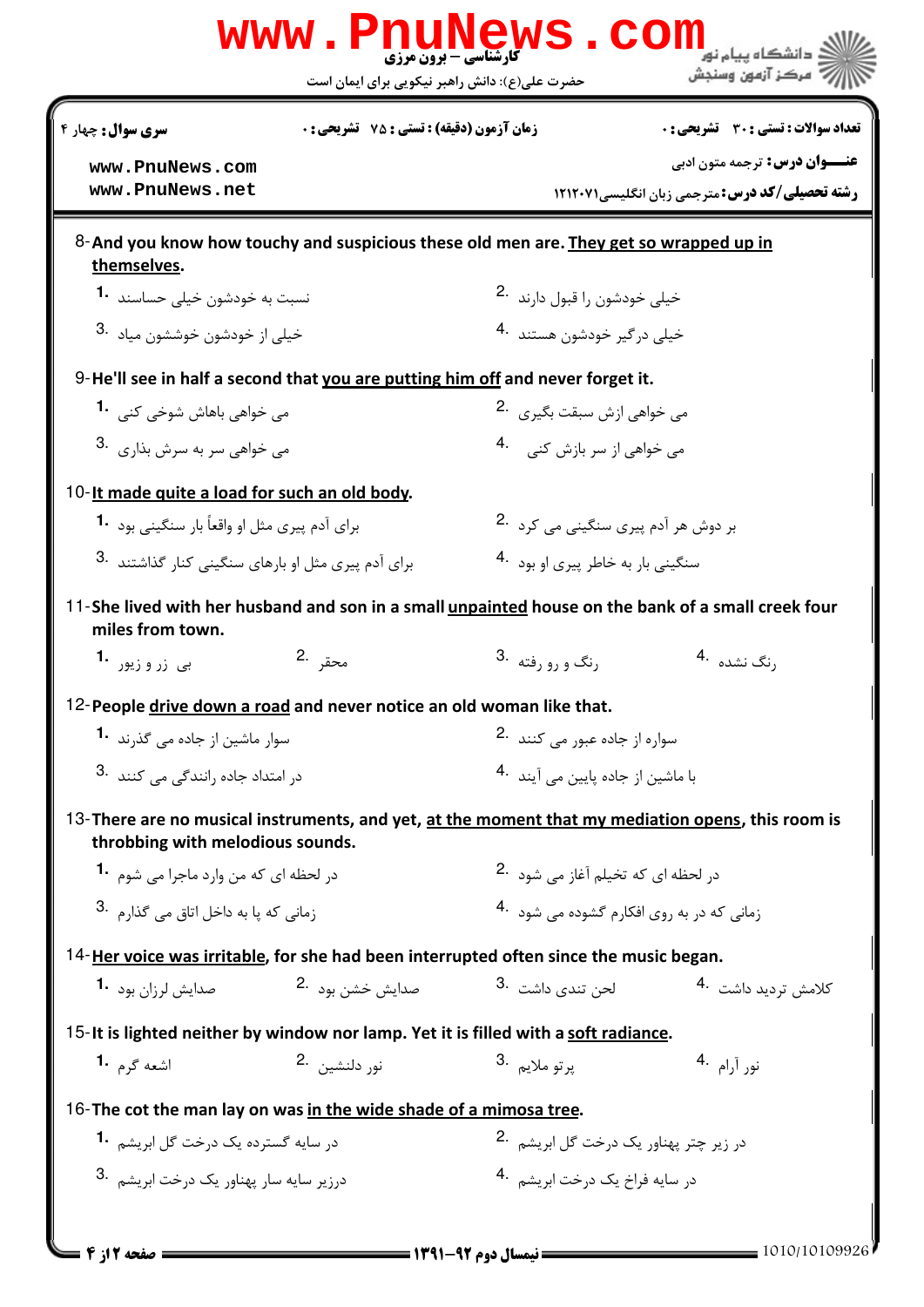| سری سوال: چهار ۴<br><b>زمان آزمون (دقیقه) : تستی : 75 ٪ تشریحی : 0</b><br>تعداد سوالات : تستي : 30 ٪ تشريحي : 0 |                                                           |                                                        |  |  |
|-----------------------------------------------------------------------------------------------------------------|-----------------------------------------------------------|--------------------------------------------------------|--|--|
| www.PnuNews.com                                                                                                 |                                                           | <b>عنـــوان درس:</b> ترجمه متون ادبي                   |  |  |
| www.PnuNews.net                                                                                                 |                                                           | <b>رشته تحصیلی/کد درس:</b> مترجمی زبان انگلیسی/۱۲۱۲۰۷۱ |  |  |
| 17-Let's no quarrel any more. No matter how nervous we get.                                                     |                                                           |                                                        |  |  |
| هر قدر هم که عصبانی بشیم مهم نیست 1۰                                                                            | هر چه قدر عصبانی بشیم فایده ای نداره <sup>.2</sup>        |                                                        |  |  |
| هر قدر ما عصبانی تر باشیم بدتره 3.                                                                              | هر چه قدر عصبانی نشیم بهتره 4.                            |                                                        |  |  |
| 18-I watched the way they sailed very carefully at first in case I ever wanted to use them in a story.          |                                                           |                                                        |  |  |
| شيوه شكا <sub>ر أونا</sub> .2<br>روش بازی اونا <b>1</b> ۰                                                       | طرز گشت زدن اونا <sup>.3</sup>                            | راه رفتن اونا 4.                                       |  |  |
| 19- but there was something queer there was something uncanny about him. I will tell you my<br>opinion          |                                                           |                                                        |  |  |
| اما حالت عجيب … حالت غيرعادي داشت …  1 <b>.</b>                                                                 |                                                           |                                                        |  |  |
| اما يه چيز عجيب  يه چيز ناآشنايي در او وجود داشت <sup>.2</sup>                                                  |                                                           |                                                        |  |  |
| اما يه حس كنجكاوى  يه حس غربت داشت  3.                                                                          |                                                           |                                                        |  |  |
| .اما حالت آشفتگی  حالت پریشانی داشت <sup>.4</sup>                                                               |                                                           |                                                        |  |  |
| 20-He had often said to me: I am no long for this world.                                                        |                                                           |                                                        |  |  |
| دیگه نمی تونم توی  این دنیا زندگی کنم <b>-1</b>                                                                 | عمر زیادی از من باقی نمونده <sup>2</sup> ۰                |                                                        |  |  |
| من دیگه جایی توی این دنیا ندارم <sup>.3</sup>                                                                   | دیگه آ <sub>رزویی</sub> توی این دنیا ندارم <sup>۹</sup> ۰ |                                                        |  |  |
| 21-I had thought his words idle. Now I knew they were true.                                                     |                                                           |                                                        |  |  |
| گمان می کردم خیلی تخیلی است <b>1۰</b>                                                                           |                                                           | با خود اندیشیدم چقدر ایده آل است <sup>.2</sup>         |  |  |
| من تصور مي كردم چقدر سخنان بي معنايي مي گويد $\cdot$ 8.                                                         | من خیال می کردم که بیهوده می گوید 4.                      |                                                        |  |  |
| 22-Night after night I had passed, the house                                                                    |                                                           |                                                        |  |  |
| شب ها 2.<br>یک شب د <sub>ر</sub> میان <b>1</b> ۰                                                                | شبهای متوالی . <sup>3</sup>                               | شبها پس از دیگری <sup>.4</sup>                         |  |  |
| 23-There was no hope for him this time: it was the third stroke.                                                |                                                           |                                                        |  |  |
| این سومین سکته مغزی او بود <b>1</b> ۰                                                                           | این سومین حمله بود <sup>2</sup> ۰                         |                                                        |  |  |
| اين ضربه سوم بود <sup>.3</sup>                                                                                  | این سومین بار بود که حمله می کرد 4.                       |                                                        |  |  |
| 24-Let us go, through certain half deserted streets,                                                            |                                                           |                                                        |  |  |
| در طول خیابان های متروک <b>1</b> ۰                                                                              | در امتداد خیابان های بیشما, 2.                            |                                                        |  |  |
| 3. خيابان هاى خلوت 3.                                                                                           | در امتداد خیابان های خشک <sup>4</sup> ۰                   |                                                        |  |  |